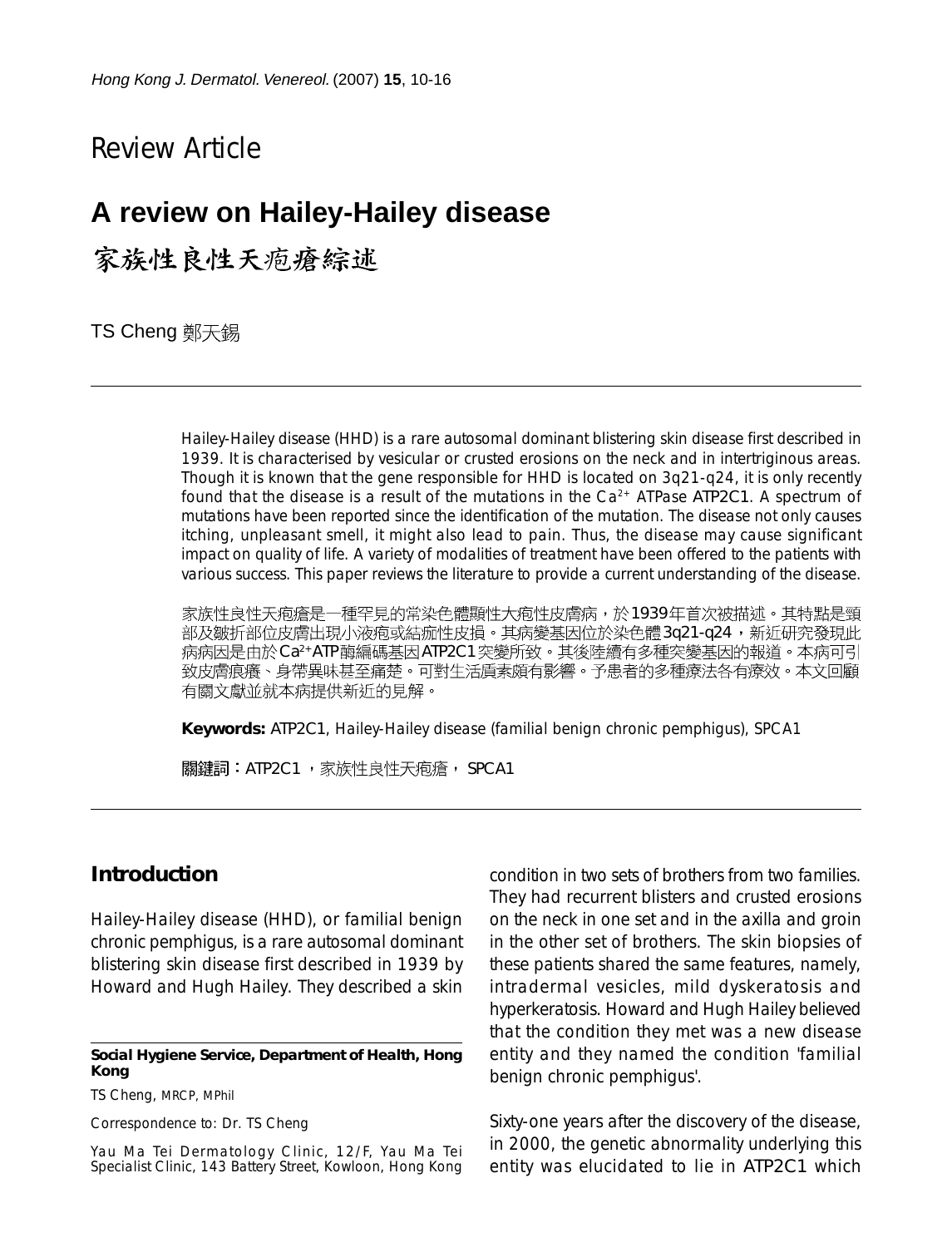an overview of the epidemiology, clinical features, current view on the pathogenesis and current treatment of this disease with special reference to three series of patients in Hong Kong,<sup>1</sup> United Kingdom,2 and China.3

## **Epidemiology**

In Social Hygiene Service, Department of Health, HKSAR, the number of new cases of biopsy-proven HHD per 10,000 new skin cases varies from 0 to 1.58 in HHD with an average of 0.53 per 10,000 new skin cases.1

Employing the figures in Social Hygiene Service, the average incidence for the period 1988 to 2005 is 0.017 per 100000 persons. Hailey-Hailey disease is probably under-reported. The actual incidence of HHD in Hong Kong may be greater than this figure. Patients with this disease may be seen and treated outside the Service. Patients with milder form of the disease may ignore the condition and may not seek medical attention. Moreover, physicians may not be aware of this condition and the disease is often misdiagnosed.

The age of onset is usually in the third or fourth decade. In a study of fifty-eight HHD patients from 31 families in United Kingdom,<sup>2</sup> the male to female ratio was 1.42:1. Nine patients had no family history of HHD. In another series of 69 Chinese HHD patients comprising 55 males and 14 females and with a male to female ratio of 3.93:1, there was family history in 39.13% of the patients.3 In a local study, the male-to-female ratio was 1.83:1.<sup>1</sup> The rate of positive family history in the study was 88%.

### **Genetics and pathogenesis**

By family linkage studies, the HHD region was localised to 3q21-24.4 In 2000, Hu et al identified mutations in *ATP2C1*, encoding the human homologue of an ATP-powered pump that sequesters calcium into the Golgi in yeast, in 21 HHD kindreds.5 *ATP2C1* encodes the human secretory pathway Ca<sup>2+</sup>/Mn<sup>2+</sup>-ATPase protein 1 (SPCA1) that is found in the Golgi apparatus.

HHD is caused by mutations inactivating one allele of *ATP2C1* and many different mutations have already been described.5-10 They are scattered throughout the *ATP2C1* gene, indicating no "hotspot" or clustering of mutations in the gene. It has been hypothesised that haploinsufficiency is responsible for the dominant phenotypes in HHD.

Behne et al have shown that human keratinocyte SPCA1 localises to the Golgi.<sup>11</sup> This pump supplies the Golgi apparatus, and possibly other more distal components of the secretory pathway, with both Ca2+ and Mn2+ required for the correct production, processing, and maturation of membrane and secreted proteins.  $Ca<sup>2+</sup>$  in the lumen of the Golgi controls protein trafficking, cargo condensation, and precursor processing.12 Mn<sup>2+</sup> in the Golgi apparatus is needed for N- and O-linked glycosylation of cellular proteins.13

A decrease in  $Ca^{2+}$  concentration was found in the lumen of the Golgi complex. This leads to an impaired glycosylation, proteolytic processing, folding, trafficking, or sorting of proteins essential for cell-to-cell adhesion, like desmosomal proteins. Consequently, the ability to maintain structurally intact desmosomes may be lost, leading to the cleavage of the epidermal cells.

The reason why patients with HHD in general do not have extracutaneous manifestations is unknown. Also, the predominant involvement of flexures and the exacerbation of symptoms by infection, ultraviolet radiation, sweating, friction, and heat remain poorly understood.

Many of the HHD patients in the local study were found to have mutations in the *ATP2C1* gene.1 Out of the seventeen patients coming from thirteen families, a total of ten different mutations were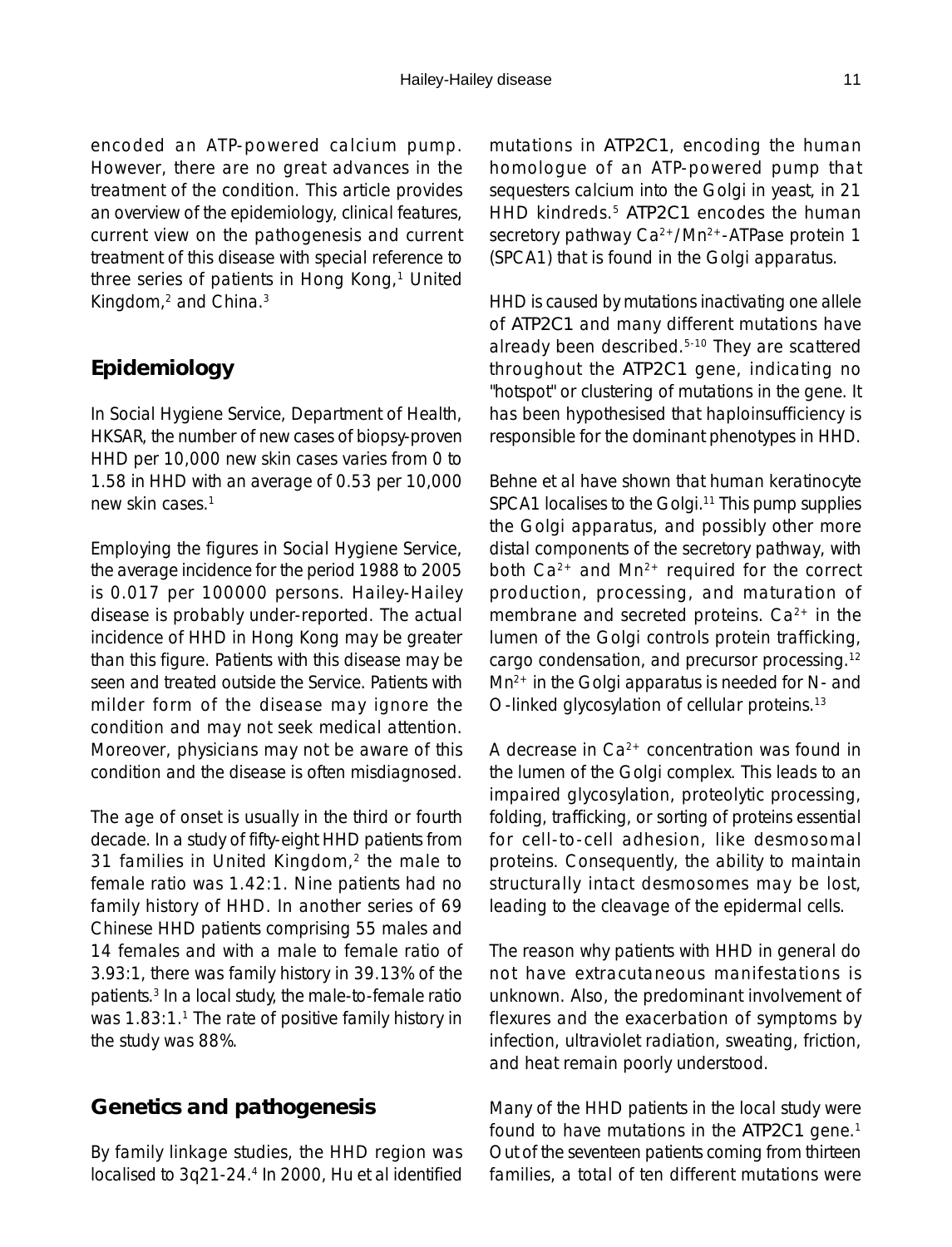identified in the patients. Seven novel mutations were identified in ten patients and the remaining three mutations were known ones. This study revealed a high allelic heterogeneity and the absence of clustering of *ATP2C1* gene mutations in Hong Kong Chinese, in keeping with the studies in other localities. There was no definite genotypephenotype correlation.

### **Clinical features**

In the UK series, $2$  the peak age of onset was in the third decade. The mean age of onset in the Chinese series of 69 Chinese patients was 29 years.3 The mean age of onset in the local study was 36.59 years.

There is usually a delay in making the diagnosis. The delay might be due to mild disease, late presentation to a dermatologist, low index of suspicion among medical practitioners and a passive attitude of patients towards the disease. As pointed out by Burge, the morphology of the lesions was immensely varied and misdiagnosis was common even in patients with a family history of skin problem.2

The clinical manifestations include erythema, vesicles, macerated or crusted erosions in the flexural areas which heal without scarring leaving post-inflammatory hyperpigmentation. Painful fissures is a common feature. The eruption may be widespread but not necessarily severe. In the local study, the initial lesion usually involved the groin or the neck. In the Chinese series, it was found that the genital area, neck and axillae were common sites of initial involvement. However, in the UK series, the site of initial involvement was mostly on the neck. All flexures might be affected by the disease. In female patients, the inframammary area was often involved. Nail changes might be present and it was reported that multiple asymptomatic longitudinal white bands were present in 70% of the patients in the UK series.2 However, none of the cases in the local series had nail changes.

Many patients complain of itchiness and pain in the skin lesions resulting in social handicap and limitation of physical activities, especially when the groins are involved. Seasonal variation in disease severity is usually observed. Since the condition is worsened by heat, sweating and friction, most patients suffer from exacerbation in summer.

Some patients might have skin infection caused by bacteria, herpes and fungus. Most organisms isolated from active HHD lesions were thought to represent secondary colonisation rather than primary infection. Biopsy proven HHD has been demonstrated following the application of Staphylococcus aureus and Candida albicans to the skin.14,15 The frequent response of HHD to antimicrobial preparations also supports a contributory role for infective agents. Widespread skin involvement by herpes simplex virus in patients with underlying HHD has been reported.<sup>16-19</sup> However, it is unclear that whether the virus actually induces lesions of HHD.

Rarely, HHD patients may develop extensive lesions, usually following insults such as drug eruptions or scabies.20 A patient with extensive histologically proven HHD whose initial clinical presentation was suggestive of erythema multiforme or toxic epidermal necrolysis had been described.21

The occurrence of malignant neoplasms in HHD is rare. A basal cell carcinoma developed in an irradiated site nine years after radiation therapy for skin lesions of HHD.<sup>22</sup> Squamous cell carcinoma was found in a lesion at the penoscrotal junction in a patient who was treated with arsphenamine early in the disease.<sup>23</sup> Recently, another case of squamous cell carcinoma was reported to arise de novo in a skin lesion of HHD.24

Gisondi studied the impact of HHD on the quality of life of 22 patients.<sup>25</sup> They were asked to complete two self-administered validated questionnaires: the Skindex-29 and the 12-item General Health Questionnaires. Substantial poor quality of life scores in the three domains of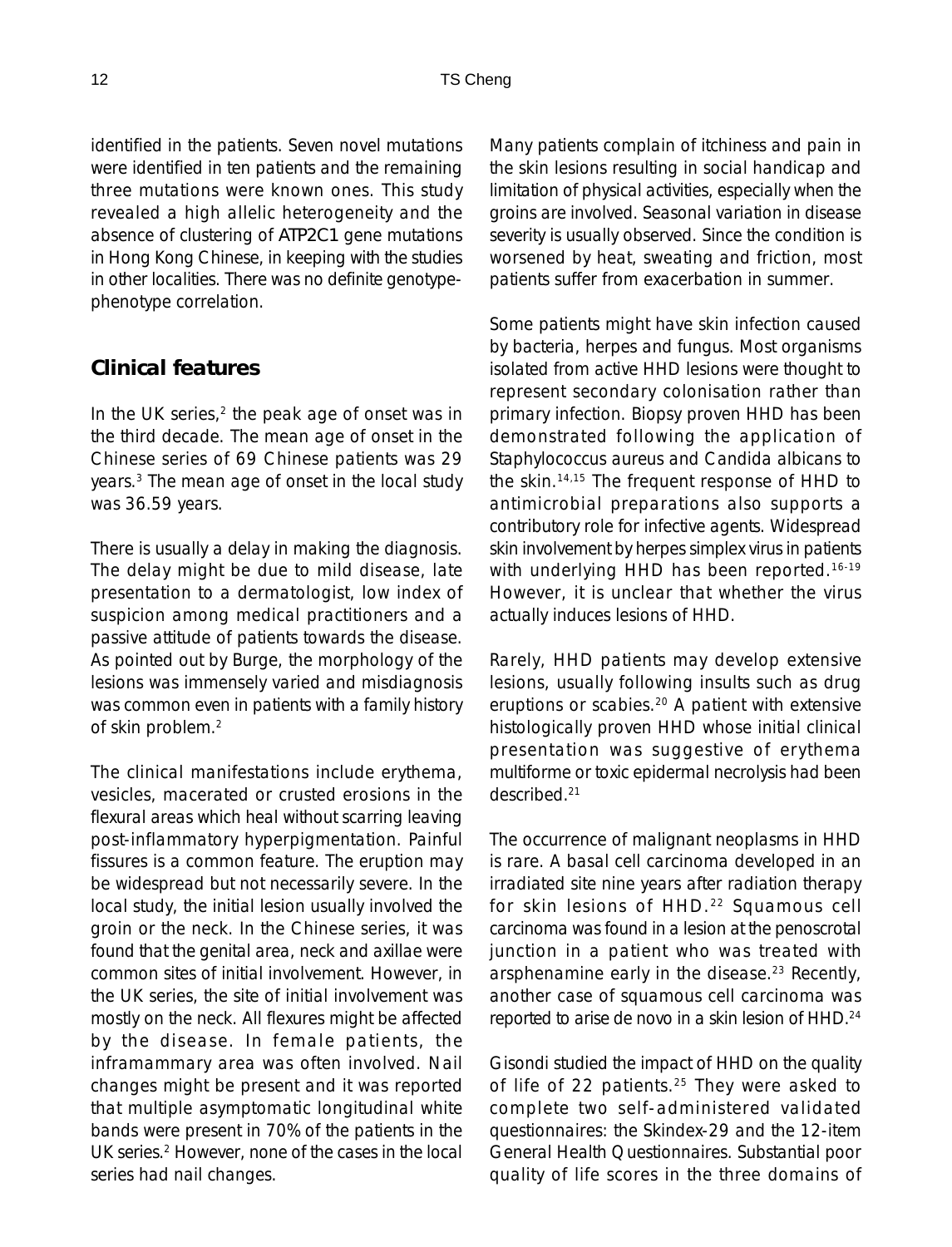symptoms, emotions and social scores and significant psychological stress were found. It should be noted that hospitalised patients, presumably in a more severe period of their disease in terms of physical and psychological stress, were recruited in Gisondi's study. Harris et al studied handicap in 66 patients with HHD.26 The patients were interviewed at home using a mailed Dermatology Life Quality Index Questionnaires and asked to consider their condition over the previous week. Highest mean scores were obtained for questions relating to symptoms and feelings. Domains relating to personal relationship and work obtained low mean scores even in severe disease. Most patients could maintain good social relationship at work and at home. The DLQI scores showed no correlation with physician's assessment of clinical severity. It was also shown that in the local study that the impact of HHD on the quality of life was not significant.

### **Pathology**

Criteria for diagnosis of fully developed lesions of HHD are as follows:<sup>27</sup> (a) acantholytic cells throughout at least half the thickness of the epidermis in some foci; (b) acantholytic, dyskeratotic (prematurely cornified) cells within the epidermis; (c) epidermal hyperplasia; and (d) suprabasal separations. Partial acantholysis throughout the epidermis gives rise to a dilapidated brick wall appearance.

### **Differential diagnosis**

The condition is not infrequently misdiagnosed. This might be due to a low index of suspicion and limited clinical experience on this rare disease. Many a time, the disease is mistaken for intertrigo and fungal disease. The lesions of intertrigo are usually not well demarcated. In fungal diseases, active margin and satellite pustules may be present. Skin scrapings for microscopic examination and culture will be helpful. HHD might also be mistaken for acanthosis nigricans.

However, in acanthosis nigricans, the skin is hyperpigmented, roughened, warty and velvety and there is usually no maceration or erosion. Pemphigus vegetans is another diagnosis that may cause confusion. Crusted vegetations and pustules and oral erosions may be present in pemphigus vegetans. Darier's disease is a disease that may have similar clinical features as HHD. However, they have a different pattern of distribution. Moreover, Darier's disease usually presents earlier. V-shaped notches of edge of nail plate and palmar pits may be present in Darier's disease. Another easily confused condition is inverse psoriasis. However, inverse psoriasis has sharper borders, fewer erosions and less crusting. Nail pitting may also be found in inverse psoriasis.

#### **Treatment**

In the management of HHD patients, general measures should not be overlooked. These include wearing light weight clothes and treatment of any possible infections. A variety of medical and surgical therapies exist for HHD. However, as HHD is a rare disease, the literature consists of case reports rather than well controlled studies. Thus, most of the data on treatment response are based on a small number of patients. First-line agents include topical antibiotics, topical steroids, topical antifungals and oral antibiotics. Systemic steroids, oral retinoids, methotrexate, dapsone, cyclosporin, and thalidomide are also reported to be effective. Surgical approaches include surgical excision with healing by secondary intention, primary closure, grafting, dermabrasion,  $CO<sub>2</sub>$  laser vaporisation, Er:YAG laser ablation.

Topical tacrolimus was found to be effective in the treatment of HHD.<sup>28</sup> Moreover, it is relatively safe and noninvasive.<sup>29</sup> Partial clearing was seen in HHD after treatment with topical and oral cyclosporine and tacrolimus. This might due not to immunologic mechanisms, but instead to the ability of the drugs to inhibit calcineurin. Cyclosporine-induced calcineurin inhibition induces tolerance to high extracellular  $Ca^{2+}$ .<sup>30</sup>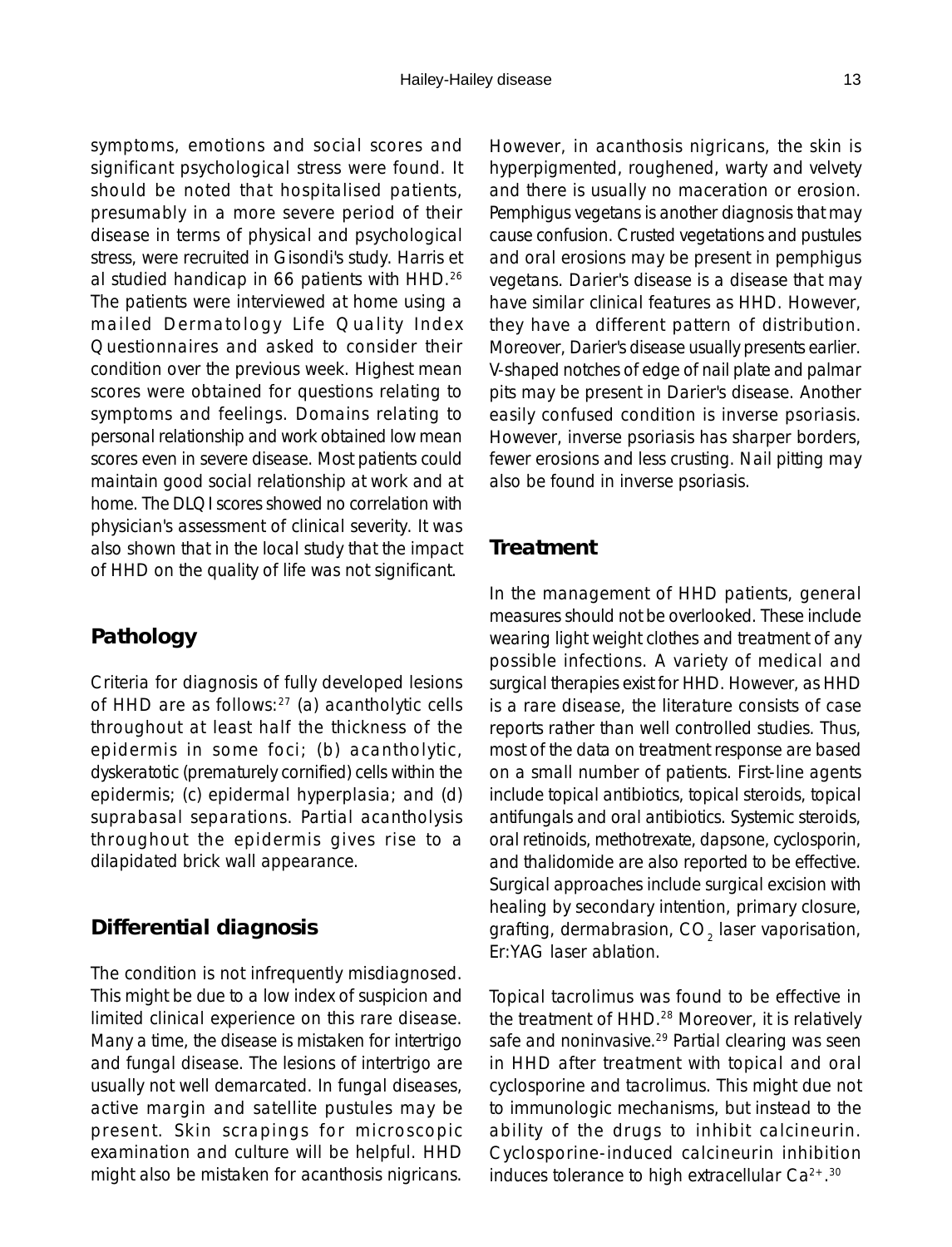Reports have documented the efficacy of systemic calcitriol on HHD at the daily dosage of 0.25 mg. This might be due to the inhibitory effect of calcitriol on T cells and on some inflammatory mediators.31 Topical application of tacalcitol, another vitamin D3 derivative, twice a day for one month cleared the lesion. It might affect the calcium gradient in differentiating keratinocytes and could regulate and preserve the desmosome assembly and integrity.<sup>32</sup> Nasca et al<sup>33</sup> reported that a relatively short-course treatment with oral erythromycin 600 mg tds for three to four weeks induced a long-lasting remission for eight months. Bacteriological investigations excluded local infection in all of these patients.

Patients with axillary HHD treated with botulinum toxin type A showed good response.<sup>34</sup> More aggressive approaches like dermabrasion or laser ablation may also be effective in severe HHD. However, they may need a longer period of postoperative care and may be inconvenient. Wide excision and grafting can also be used.<sup>35</sup> These have all provided sustained remission of the disease. Since 1959, the use of Grenz-rays, very low-energy X-rays, has been found to offer temporary relief. However, there is little evidence that it alters the natural history of this disease.<sup>36</sup> Recently, it was reported that photodynamic therapy<sup>37</sup> and etanercept, a soluble TNF- $\alpha$ 

receptor that inhibits the activity of TNF- $\alpha$ ,<sup>38</sup> were effective in the treatment of HHD.

In the local series, all patients under treatment received topical steroid often in combination with antifungal and/or antibiotics.<sup>1</sup> 21.4% of the patients receiving treatment needed additional systemic therapy to control the disease activity. These patients received long-term antibiotics and dapsone (DDS).

In the UK series of 58 HHD patients, $2$  50 patients (86%) found topical steroid/antibiotics helpful, 25 patients (43%) had been given courses of oral antibiotics which had been helpful. Some patients were given long-term low dose erythromycin or penicillin. Two patients were given prednisolone 3-5 mg/day. Two patients took oral retinoids and only one of them showed some improvement. Four out of five patients receiving Grenz ray found it helpful and the remaining patient deteriorated. One patient received cryosurgery with unsuccessful results.

In the Chinese series of 69 patients, $3$  none of the patients responded to topical therapy alone and many patients received systemic therapy. The agents used included dapsone, prednisone, Leigongteng (雷公藤, Tripterygium wilfordii 6-8 tablets/d) and antibiotics (tetracycline 0.25 g qid, erythromycin 0.25 g qid or TMP 0.1 g bid). The results are summarised in Table 1.

| <b>Treatment</b>                                                             | No. of patient (%) | No. of patient with improvement (%)     |
|------------------------------------------------------------------------------|--------------------|-----------------------------------------|
| Dapsone 50 mg bd                                                             | 12 (17)            | 6(50)                                   |
| Prednisone (20-25 mg/d)                                                      | 5(7)               | 4 (80)                                  |
| Dapsone + prednisone                                                         | 7(10)              | 6(85.7)                                 |
| Dapsone + prednisone + antibiotics +<br>Leigongteng (Tripterygium wilfordii) | 22 (32)            | 19 (86.4)                               |
| $D$ apsone + prednisone + thalidomide                                        | 4(5.8)             | 2(50)                                   |
| Grenz ray (for patient not responded to<br>oral/topical treatment)           | 8(12)              | 8 (100)                                 |
| Topical therapy                                                              |                    | None responded to topical therapy alone |

| Table 1. Treatment for the patients in the Chinese series of HHD patients <sup>3</sup> |  |  |  |  |  |  |  |  |  |  |  |
|----------------------------------------------------------------------------------------|--|--|--|--|--|--|--|--|--|--|--|
|----------------------------------------------------------------------------------------|--|--|--|--|--|--|--|--|--|--|--|

(N.B. *leigongteng* (from *T. wilfordii*) was described in some of the ancient Chinese medical texts, where it is indicated mainly for treatment of swellings, breast abscesses, and skin diseases. It is widely used in China because of its remarkable effectiveness for so many diseases that are not readily treated by modern medicine, e.g. it is used in the treatment of autoimmune diseases and used as a substitute for steroid.)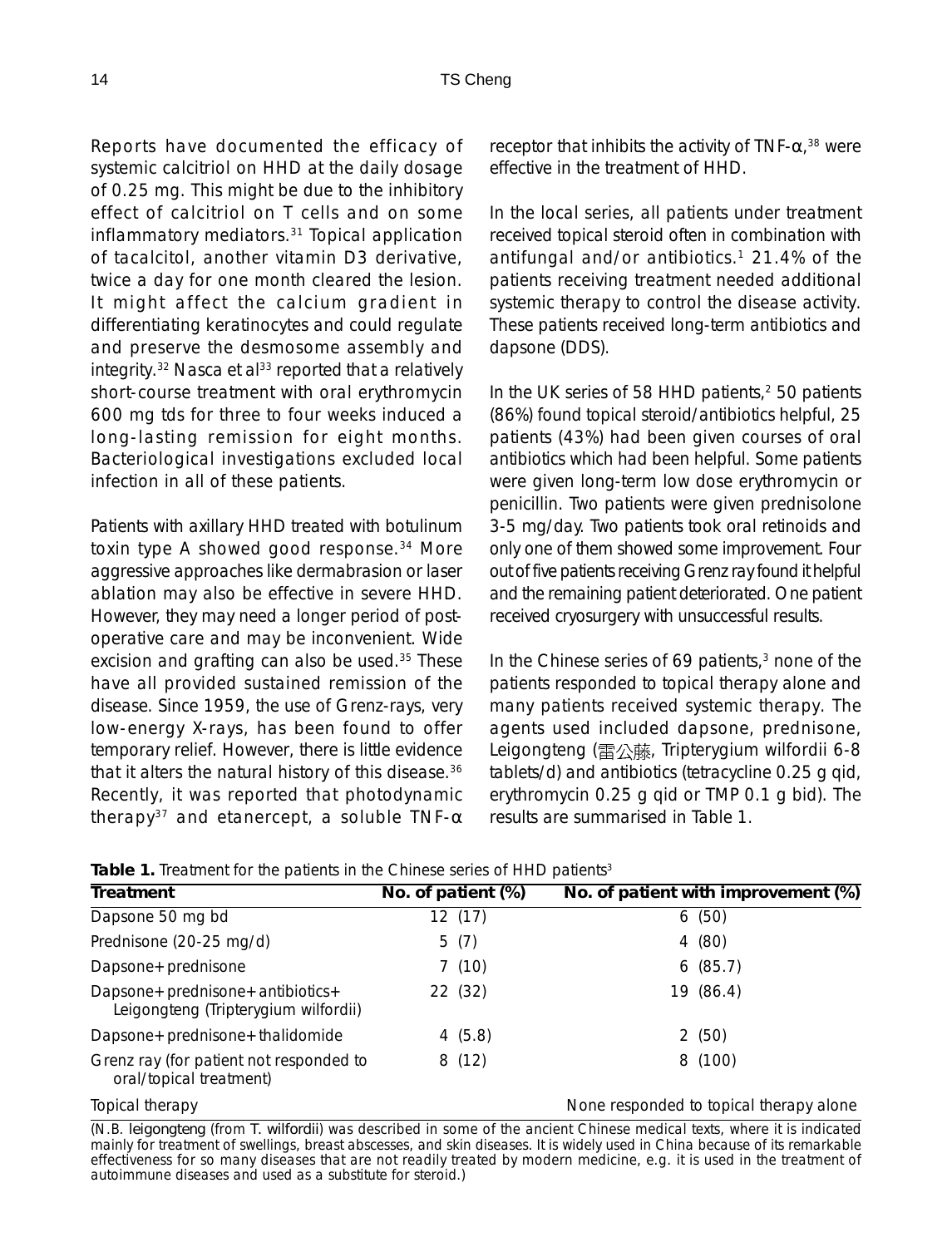In the UK series, topical treatment was helpful in 86% of patients and only a few patients were put on systemic therapy. None of the patients in the Chinese series responded to topical therapy alone and 58 patients (84%) had been given systemic therapy. In the local series, the results seem to be intermediate between these two large series.

### **References**

- 1. Cheng TS. Hailey-Hailey disease (Familial benign chronic pemphigus) in Hong Kong Chinese. Dissertation submitted to the Hong Kong College of Physicians. 2006.
- 2. Burge SM. Hailey-Hailey disease: the clinical features, response to treatment and prognosis. Br J Dermatol 1992;126:275-82.
- 3. Gu H, Chang B, Chen W, Shao C. Clinical analysis of 69 patients with familial benign chronic pemphigus. Chin Med J (Engl) 1999;112:761-3.
- 4. Ikeda S, Welsh EA, Peluso AM, Leyden W, Duvic M, Woodley DT, et al. Localization of the gene whose mutations underlie Hailey-Hailey disease to chromosome 3q. Hum Mol Genet 1994;3:1147-50.
- 5. Hu Z, Bonifas JM, Beech J, Bench G, Shigihara T, Ogawa H, et al. Mutations in *ATP2C1*, encoding a calcium pump, cause Hailey-Hailey disease. Nat Genet 2000;24:61-5.
- 6. Li H, Sun XK, Zhu XJ. Four novel mutations in *ATP2C1* found in Chinese patients with Hailey-Hailey disease. Br J Dermatol 2003;149:471-4.
- 7. Chao SC, Tsai YM, Yang MH. Mutation analysis of *ATP2C1* gene in Taiwanese patients with Hailey-Hailey disease. Br J Dermatol 2002;146:595-600.
- 8. Sudbrak R, Brown J, Dobson-Stone C, Carter S, Ramser J, White J, et al. Hailey-Hailey disease is caused by mutations in *ATP2C1* encoding a novel Ca<sup>2+</sup> pump. Hum Mol Genet 2000;9:1131-40.
- 9. Ikeda S, Shigihara T, Mayuzumi N, Yu X, Ogawa H. Mutations of *ATP2C1* in Japanese patients with Hailey-Hailey disease: intrafamilial and interfamilial phenotype variations and lack of correlation with mutation patterns. J Invest Dermatol 2001;117: 1654-6.
- 10. Yokota K, Yasukawa K, Shimizu H. Analysis of ATP2C1 gene mutation in 10 unrelated Japanese families with Hailey-Hailey disease. J Invest Dermatol 2002;118: 550-1.
- 11. Behne MJ, Tu CL, Aronchik I, Epstein E, Bench G, Bikle DD, et al. Human keratinocyte *ATP2C1* localizes to the Golgi and controls Golgi Ca2+ stores. J Invest Dermatol 2003;121:688-94.
- 12. Oda K. Calcium depletion blocks proteolytic cleavages of plasma protein precursors which occur at the Golgi and/or trans-Golgi network. Possible involvement of

Ca2+-dependent Golgi endoproteases. J Biol Chem 1992;267:17465-71.

- 13. Varki A. Factors controlling the glycosylation potential of the Golgi apparatus. Trends Cell Biol 1998;8:34- 40.
- 14. Loewenthal LJ. Familial benign chronic pemphigus: the role of pyogenic bacteria. Arch Dermatol 1959;80: 318-26.
- 15. Burns RA, Reed WB, Swatek FE, Omieczynski DT. Familial benign chronic pemphigus. Induction of lesions by Candida albicans. Arch Dermatol 1967;96:254-8.
- 16. Leppard B, Delaney TJ, Sanderson KV. Chronic benign familial pemphigus. Induction of lesions by Herpesvirus hominis. Br J Dermatol 1973;88:609-13.
- 17. Ogilvie MM, Kesseler M, Leppard BJ, Goodwin P, White JE. Herpes simplex infections in pemphigus: an indication for urgent viral studies and specific antiviral therapy. Br J Dermatol 1983;109:611-3.
- 18. Zaim MT, Bickers DR. Herpes simplex associated with Hailey-Hailey disease. J Am Acad Dermatol 1987;17: 701-2.
- 19. Flint ID, Spencer DM, Wilkin JK. Eczema herpeticum in association with familial benign chronic pemphigus. J Am Acad Dermatol 1993;28(2 Pt 1):257-9.
- 20. Gerdsen R, Hartl C, Christ S, Uerlich M, Bauer R, Bieber T. Hailey-Hailey disease: exacerbation by scabies. Br J Dermatol 2001;144:211-2.
- 21. Chave TA, Milligan A. Acute generalized Hailey-Hailey disease. Clin Exp Dermatol 2002;27:290-2.
- 22. Bitar A, Giroux JM. Treatment of benign familial pemphigus (Hailey-Hailey) by skin grafting. Br J Dermatol 1970;83:402-4.
- 23. Chun SI, Whang KC, Su WP. Squamous cell carcinoma arising in Hailey-Hailey disease. J Cutan Pathol 1988; 15:234-7.
- 24. Holst VA, Fair KP, Wilson BB, Patterson JW. Squamous cell carcinoma arising in Hailey-Hailey disease. J Am Acad Dermatol 2000;43(2 Pt 2):368-71.
- 25. Gisondi P, Sampogna F, Annessi G, Girolomoni G, Abeni D. Severe impairment of quality of life in Hailey-Hailey disease. Acta Derm Venereol 2005;85:132-5.
- 26. Harris A, Burge SM, Dykes PJ, Finlay AY. Handicap in Darier's disease and Hailey-Hailey disease. Br J Dermatol 1996;135:959-63.
- 27. Michel B. "Familial benign chronic pemphigus" by Hailey and Hailey, April 1939. Commentary: Hailey-Hailey disease, familial benign chronic pemphigus. Arch Dermatol 1982;118:774-83.
- 28. Sand C, Thomsen HK. Topical tacrolimus ointment is an effective therapy for Hailey-Hailey disease. Arch Dermatol 2003;139:1401-2.
- 29. Umar SA, Bhattacharjee P, Brodell RT. Treatment of Hailey-Hailey disease with tacrolimus ointment and clobetasol propionate foam. J Drugs Dermatol 2004; 3:200-3.
- 30. Szigeti R, Kellermayer R. Hailey-Hailey disease and calcium: lessons from yeast. J Invest Dermatol 2004; 123:1195-6.